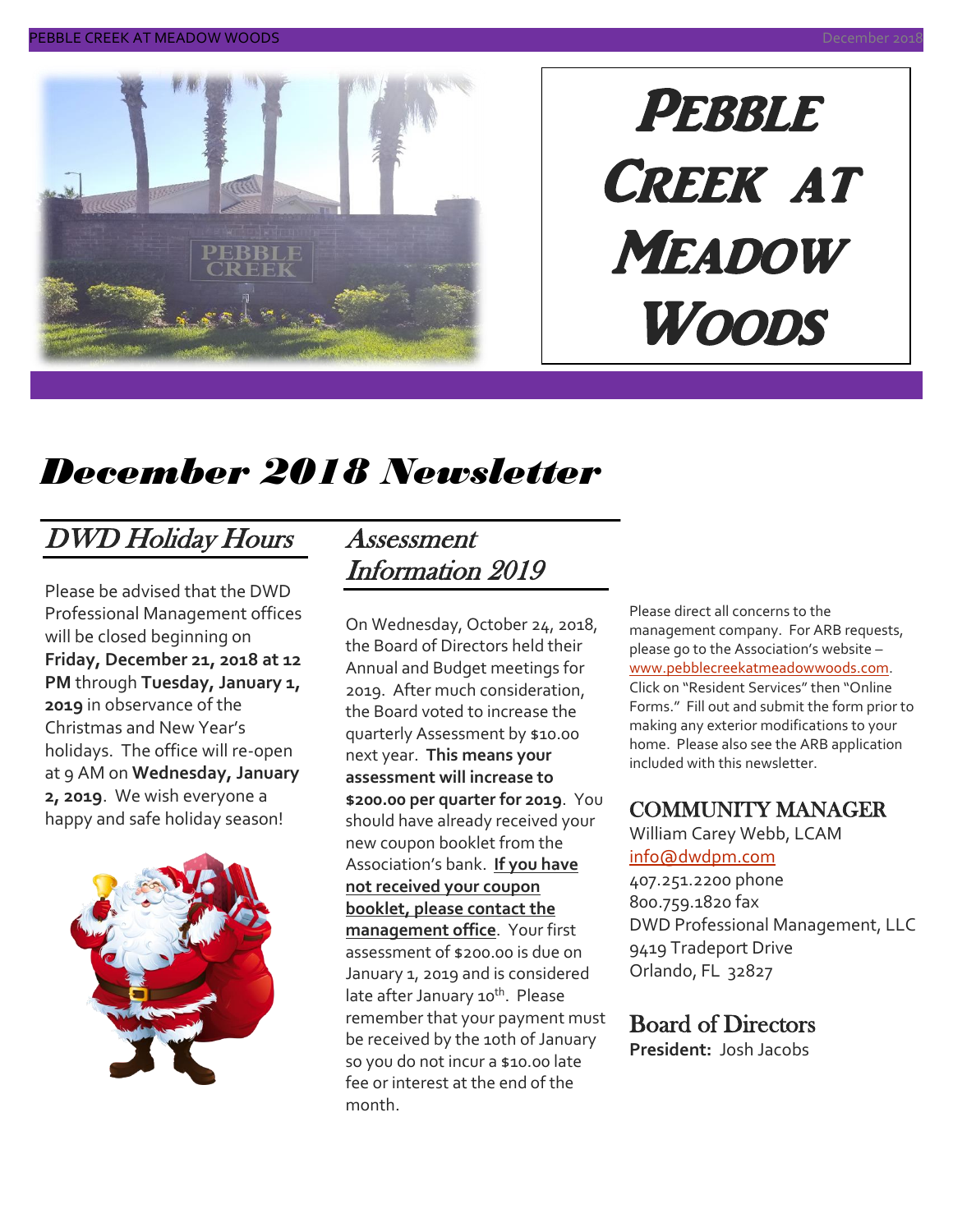### Parking Regulations

If your vehicle is parked on the street at night in the community, your car may be towed. Per the rules and regulations of our community, all vehicles must be parked in your garage or driveway at night. If a vehicle is parked on the street between the hours of 12 AM – 6 AM, it may be towed **without warning at the owner's expense**.

**If you are planning a special event or party**, and you will have guests parked in the street from 12 AM – 6 AM, please contact the management office to make arrangements **at least 24 hours in advance** so we may inform the towing company and so we have time for you to pick up parking permits from the management office. Please be aware that the maximum number of vehicles permitted is 10. During the

If your vehicle or a vehicle of a guest is towed due to a violation of the parking rules and regulations, you should **contact the towing company to resolve the situation**. *Do not call DWD Professional Management regarding a towing issue*. The Board has not authorized the management company to make ANY exceptions to the parking rules and regulations. If you do not follow these parking rules, you will be towed **at your own expense** and **will not be reimbursed for any reason**.

Please be advised that the towing company, **Universal Towing and Recovery**, has moved from their previous location. The towing company's contact information is as follows: **Universal Towing and Recovery, 407-816- 0102, 206 6th Street, Lot 300 Orlando, Florida 32824.**

## Please Pick-Up After Your Pets

We understand that many of the residents in our community are pet owners. Owning a pet is a wonderful experience for the "parent" and it brings many joys to you as well. However, having a 4-legged addition to your family also brings many responsibilities.

If your new bundle of joy happens to be a dog, then one of the responsibilities is picking up after your pet. When you live in a community you cannot just let your dog out and then close the door. **Your pet must be on a leash at all times, and any pet waste MUST be picked up and disposed in a waste receptacle**. This is not only a community rule; it is an Orange County ordinance as well.

Dog waste is a hazardous substance and causes damage to grass and may spread illnesses to others. Thank you for your understanding and cooperation in this matter.

### Reporting Street Light Outages

If you notice a street light out on your street, please call Duke Energy at 407-629-1010 to report the street name or section where the light is located. You may also visit the following website to report the outage: [https://www.duke-energy.com/customer-service/request-light-repair.](https://www.duke-energy.com/customer-service/request-light-repair) Please contact the management office if you need assistance or if you have any questions.

### Off-Duty Sheriff's Deputy Patrols and Suspicious Activity

Your community is patrolled several days per month by an off-duty Orange County Sheriff's Deputy. The deputy is on patrol to spot suspicious activity, to help enforce traffic laws, and to help the people in communities we manage in Meadow Woods. If you see the deputy on patrol, and if you have noticed any suspicious activity, please stop the deputy and talk with him regarding your concerns. You should also call the Orange County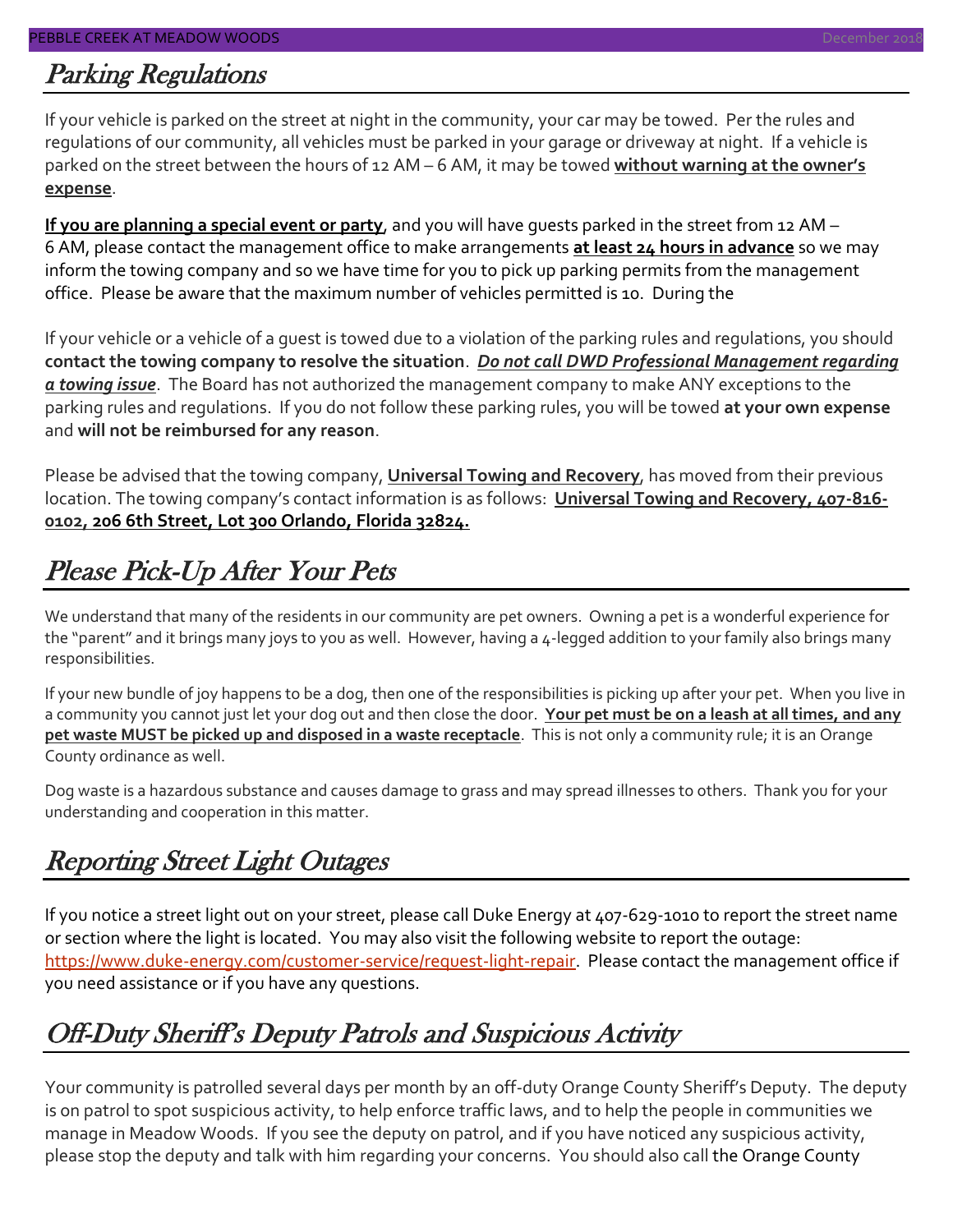Sheriff's Department at (407) 836-4357 to report suspicious or criminal activities. **The Sheriff's Department is the only organization charged with the protection of your property, and they are the only organization with the authority to approach and stop these people and their activities**.

Please be aware that the deputy is only able to enforce state law and county ordinances. If you see a community violation (i.e., parking on the grass, people with water balloons in the pool area, etc.), please call DWD Professional Management to address these concerns. Thank you.

### Noise Complaints

Please be aware that Orange County Sheriff's Department does not have any set time for enforcing the noise violation ordinance. According to our local deputy, the Disturbance of the Peace Statute is enforceable any time of day. **If you feel that your neighbors are violating the noise ordinance, please contact the Orange County Sheriff's Department to file a complaint at 407-836-4357**. The Sheriff's Department will then send a deputy to request the responsible party to tone down their gathering. If a second request is made concerning the same disturbance, the Sheriff's Department will take the necessary actions to ensure your neighbors follow the noise ordinance.

Please be aware that the Association is not responsible for enforcing County ordinances. Only the Sheriff's Department may enforce County ordinances and laws. If you have any questions or concerns regarding this issue, please contact the management office.

### Architectural Changes (Exterior Modifications)

It has come to our attention that some homeowners are not familiar with the steps of the Architectural Review process. That is quite understandable. We would like to take this opportunity to help anyone in our community better understand this process.

If you are going to make any changes to the front of your property, including landscaping changes, or if you intend to make any structural changes to your property (i.e., room additions, pools, screen enclosures), then you will need to fill out the Architectural Review Committee (ARC) application.

These applications will always be available on your community's website and they are included in the monthly newsletter (please see the form below). Please follow the instructions on the form and submit all of the required documents for your requested change. When you are submitting an application to the ARC, remember to include the following:

1. Two (2) copies of the property survey that show the location of the proposed changed, alteration, renovation or addition.

- 2. Two (2) drawings of your plan(s).
- 3. Two (2) copies of color samples, if applicable.

Please note that applications submitted by fax or without two (2) copies of the survey, drawing, or color sample will be considered incomplete. If an application is incomplete, it will not be processed and will be returned to you.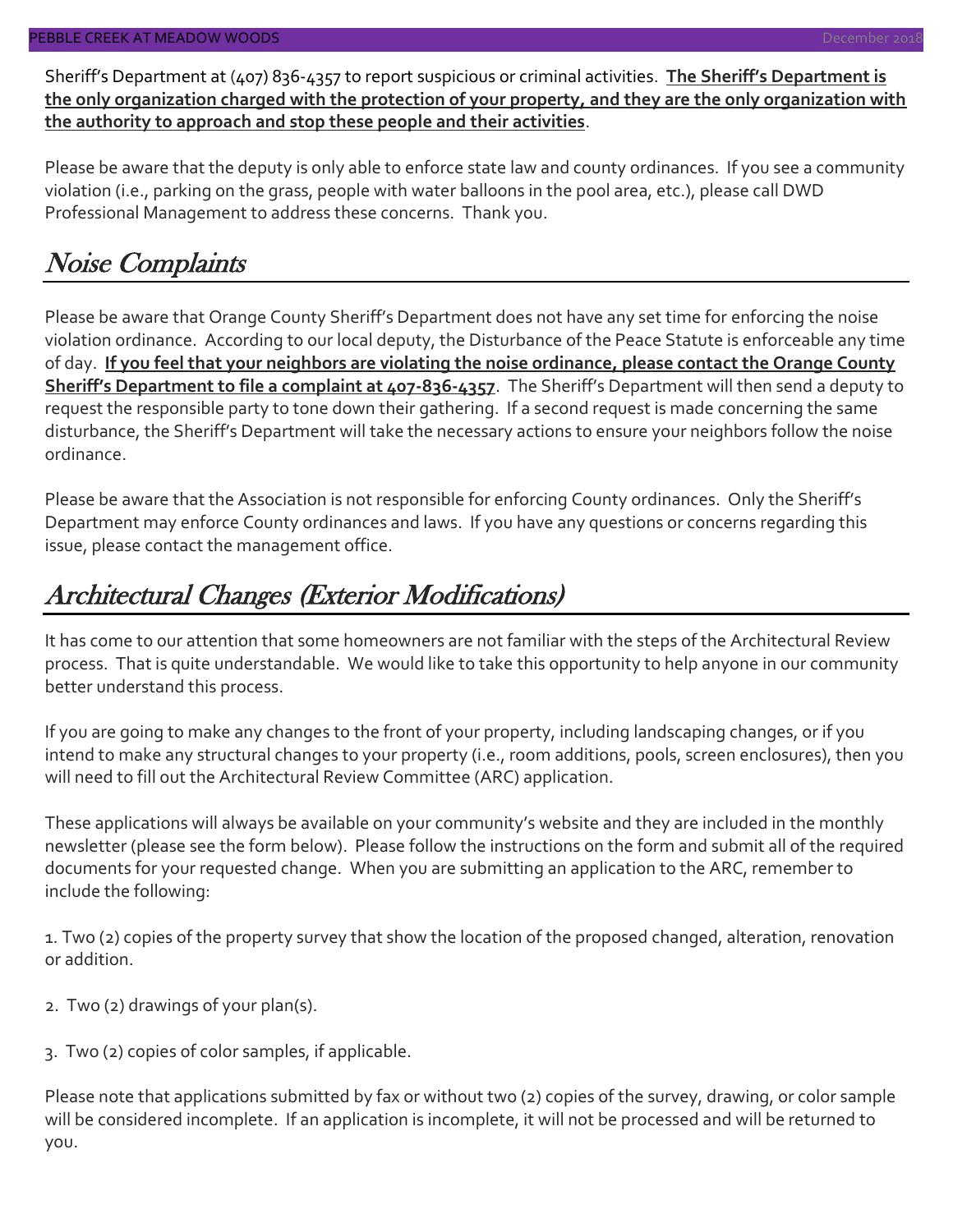If you have any questions, please call us at 407-251-2200, and we will be happy to assist you. Also note that management does NOT approve or deny any of these requests. We collect the applications and then submit them to the community's Architectural Review Committee (ARC). The ARC is a group of volunteer homeowners who review the applications and approve or deny the applications based on your community's written criteria (the architectural guidelines). Per Florida Statutes, this process may take up to 30 days.

As soon as the Committee makes a decision, we will mail you the letter of approval or denial. Please make sure you do not proceed with any improvements until you have heard from the Committee. I hope this helps everyone understand the Architectural Review process a little better. If this still leaves you with any questions, please feel free to contact our management office.

### Pool Rules

Please be advised that the pool closes at sundown every day. No unauthorized people may enter the pool after this time. Many people ask why the Association has chosen to close the pool at sundown. The answer is simple. **We did NOT choose this time**. The State of Florida decided this for us! *Since there is not enough light per State guidelines, we must close the pool when the sun goes down*.

Next, there is a list of pool rules located in the pool area. Please take a minute and review these rules. One of the most important rules is the age limit for use. If you are under the age limit, *you may NOT use the pool without a parent or guardian being present.* Accidental drowning in a swimming pool is a leading cause of death in Florida for children. Please be advised there are no lifeguards at the pool, and the maintenance personnel are *not* trained in CPR or pool safety. Failure to comply with the Pool Rules may also result in you being asked to leave the area.

Thank you for your cooperation with this matter. If you have any additional concerns or questions regarding this issue, please contact the management office.

### Please Lock Your Vehicles

Please make sure your vehicles are locked at night and all valuables that do not need to be in your vehicles are removed on a nightly basis. If you do notice someone looking in car windows, or trying to force open a car door, please call the Orange County Sheriff's Department at (407) 836-4357. Thank you.

### Feral or Unsupervised Animals

It has been brought to the attention of the Board that some of the residents are feeding the stray animals in the community or they are allowing their animals to roam outside without supervision. According to Orange County Animal Control anyone who feeds stray/feral animals is considered the owners of these animals and is responsible for them. Please follow all Orange County ordinances regarding feral animals and please supervise and leash all pets when they are outside of your home. Allowing pets to roam freely outside poses a danger to your pets as well as to people within the community. Thank you for your cooperation and understanding.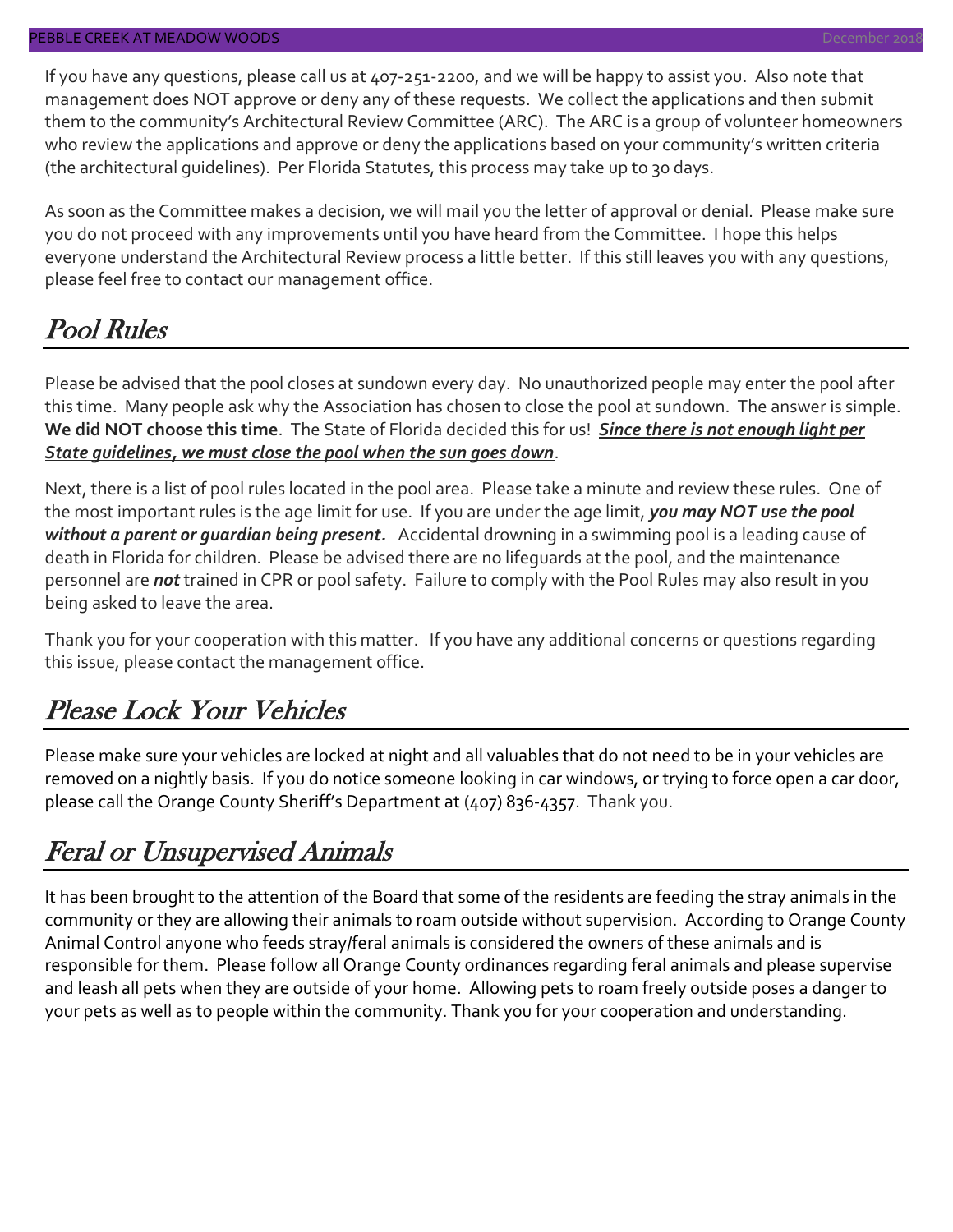### Monthly Property Inspections

The community management company is tasked by the Board of Directors each month to complete an inspection of all properties within the community. Below is a list of some of the violations that they will be on the look-out for during these inspections:

- **1)** Lawns that need maintenance or full replacement (weeds, dead spots, irrigation issues, etc.)
- 2) Houses that may need pressure washing or painting. Please be aware if the paint looks faded over 50% of the visible structure, if the concrete blocks are showing through the paint over 10% of the visible structure, or if there are settling cracks throughout the home that require caulking, then we will ask for the homeowner to repaint the house
- 3) Roofs that need pressure washing.
- 4) Fences in need of cleaning and/or repair
- 5) Driveways that may need repairs or pressure washing
- 6) Weeds and grass in flower beds and missing mulch or stones in flower bed area
- 7) Roofs with mold or broken/missing shingles
- 8) Parking in the grass
- 9) Commercial vehicles, recreational vehicles, or trailers in driveways

The community management company's staff members will inspect each property from the road in a vehicle, and they will take pictures of any violations. They will not go onto your property to complete their inspection. Please be kind to the inspectors when they are completing their monthly inspections. The staff members will always identify themselves when approached if you have questions. However, please do not approach them in a hostile or negative manner. They are there to complete a job as directed by the Board of Directors and to help the community.

If the inspectors find any problems with the exterior of your home, the management company will send you a letter notifying you of the violation. If you receive a violation letter, please feel free to contact the management company via email or by phone if you have any questions or if you need more time to correct the area of concern. The management company will work with you to make the needed improvements. Communication is very important so we can work together to maintain and improve our property values. Thank you for your cooperation regarding these matters.

### 2019 Budget Requests

If you are interested in obtaining the 2019 Budget for your community, please feel free to review the document on the community website using the following link: [https://pebblecreekatmeadowwoods.weebly.com/budget.html.](https://pebblecreekatmeadowwoods.weebly.com/budget.html) You may also contact the management office to obtain a copy via email or regular mail.



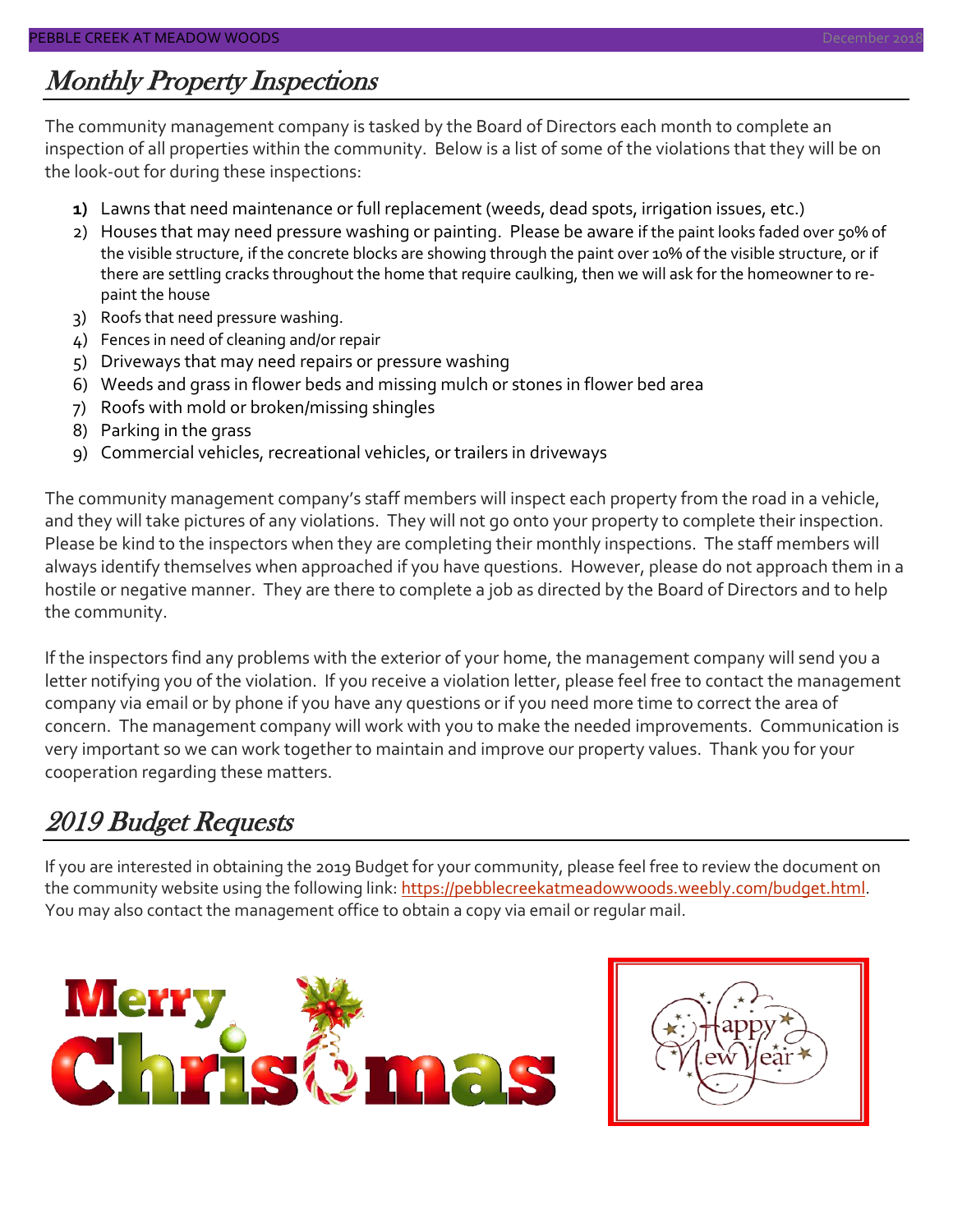#### **Emergency:**

| Fire, Police, Medical Emergency: | 911 |
|----------------------------------|-----|
|                                  |     |

#### **Law Enforcement:**

| Orange County Sheriff's Dept. (Non- | 407-836-4357 |
|-------------------------------------|--------------|
| Emergency):                         |              |
|                                     |              |
|                                     |              |

#### **Utilities:**

| Orange County Utilities: | 407-836-5515 |  |  |
|--------------------------|--------------|--|--|
|                          |              |  |  |

#### **Chamber of Commerce:**

| Orlando Chamber of Commerce: | 407-425-1234 |
|------------------------------|--------------|
|                              |              |

#### **Miscellaneous:**

| Orange County Public Schools:                    | 407-317-3200 |
|--------------------------------------------------|--------------|
| Orange County Office of Emergency<br>Management: | 407-836-9140 |
| Orange County Health Department:                 | 407-858-1400 |
| Florida Poison Information Center:               | 800-222-1222 |
| Orange County Public Library:                    | 407-836-7390 |
| Social Security Administration:                  | 800-772-1213 |
| Orange County<br>Voters' Registration Office:    | 407-836-2070 |
| <b>Orange County Animal Services:</b>            | 407-836-3111 |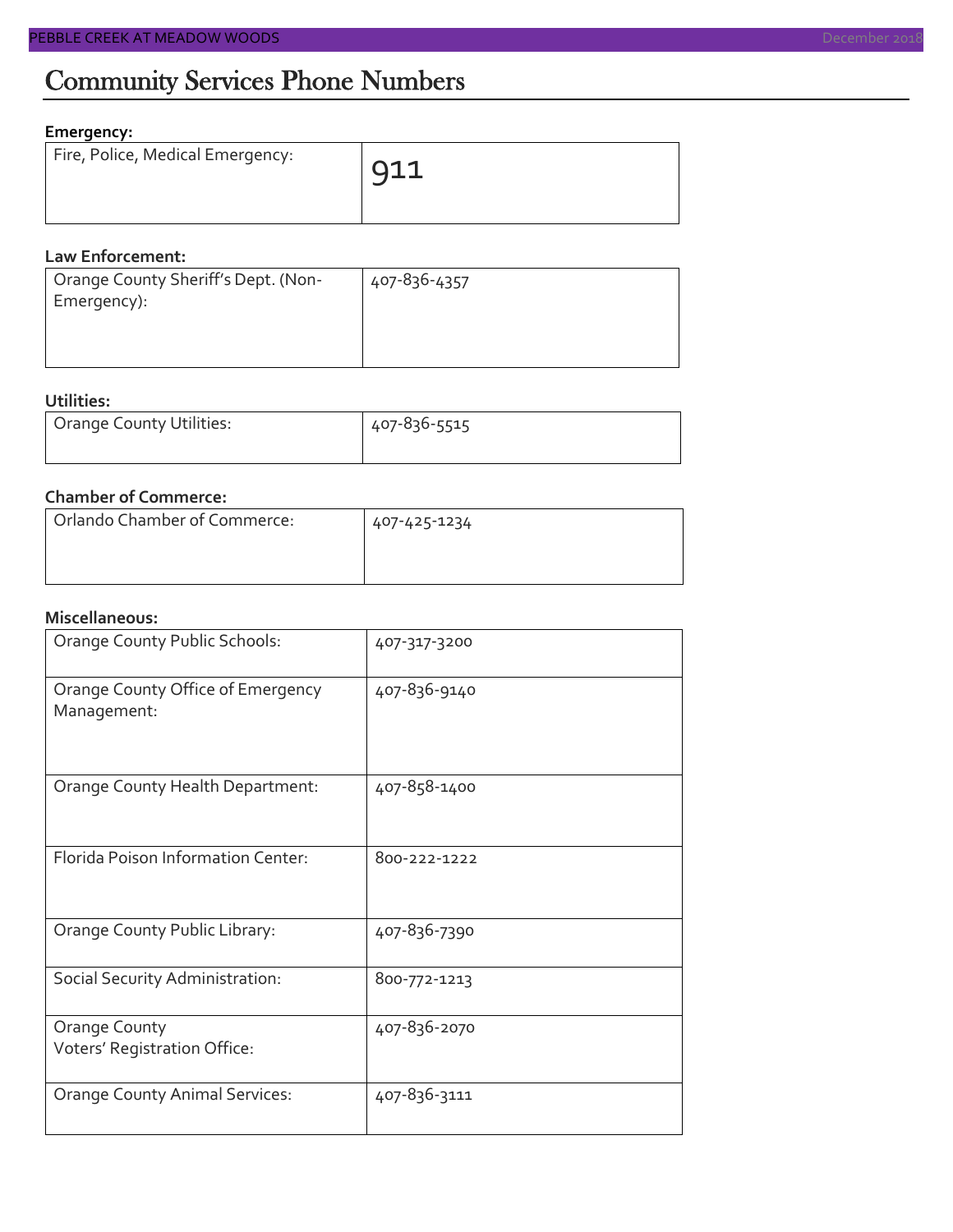#### **PEBBLE CREEK AT MEADOW WOODS HOMEOWNERS' ASSOCIATION, INC.** MAIL OR EMAIL FORM TO: 9419 Tradeport Drive, Orlando, FL 32827

PHONE: 407-251-2200 FAX: 800-759-1820 EMAIL: [info@dwdpm.com](mailto:info@dwdpm.com)

#### **ARCHITECTURAL REVIEW BOARD (ARB) APPLICATION**

|                                                                    |                                                                 | Tenant Name: The contract of the contract of the contract of the contract of the contract of the contract of the contract of the contract of the contract of the contract of the contract of the contract of the contract of t |  |                                                                                                                                                                                                                                |  |  |
|--------------------------------------------------------------------|-----------------------------------------------------------------|--------------------------------------------------------------------------------------------------------------------------------------------------------------------------------------------------------------------------------|--|--------------------------------------------------------------------------------------------------------------------------------------------------------------------------------------------------------------------------------|--|--|
|                                                                    |                                                                 |                                                                                                                                                                                                                                |  |                                                                                                                                                                                                                                |  |  |
|                                                                    | Mailing Address: _____________                                  |                                                                                                                                                                                                                                |  |                                                                                                                                                                                                                                |  |  |
|                                                                    |                                                                 |                                                                                                                                                                                                                                |  | E-mail: E-mail: E-mail: E-mail: E-mail: E-mail: E-mail: E-mail: E-mail: E-mail: E-mail: E-mail: E-mail: E-mail: E-mail: E-mail: E-mail: E-mail: E-mail: E-mail: E-mail: E-mail: E-mail: E-mail: E-mail: E-mail: E-mail: E-mail |  |  |
|                                                                    |                                                                 |                                                                                                                                                                                                                                |  | In Accordance with the Declaration of Covenants, Conditions and Restrictions and the Association's Rule and Requlations, Installation                                                                                          |  |  |
|                                                                    | must conform to this approval and the Association's quidelines. |                                                                                                                                                                                                                                |  |                                                                                                                                                                                                                                |  |  |
|                                                                    |                                                                 | I hereby request consent to make the following changes, alteration, renovations and /or additions to my property.                                                                                                              |  |                                                                                                                                                                                                                                |  |  |
| () Swimming Pool () Lawn Ornament () Screen Enclosure<br>( ) Fence |                                                                 |                                                                                                                                                                                                                                |  | () Landscaping                                                                                                                                                                                                                 |  |  |
| () Patio                                                           | () Lawn Replacement<br>( ) Exterior Color                       |                                                                                                                                                                                                                                |  |                                                                                                                                                                                                                                |  |  |
| Description:                                                       |                                                                 |                                                                                                                                                                                                                                |  |                                                                                                                                                                                                                                |  |  |

Attach two (2) copies of the property survey that shows the locations of the proposed change, alteration, renovation or addition.

\_\_\_\_\_\_\_\_\_\_\_\_\_\_\_\_\_\_\_\_\_\_\_\_\_\_\_\_\_\_\_\_\_\_\_\_\_\_\_\_\_\_\_\_\_\_\_\_\_\_\_\_\_\_\_\_\_\_\_\_\_\_\_\_\_\_\_\_\_\_\_\_\_\_\_\_\_\_\_\_\_\_\_\_\_\_\_\_\_\_\_

Attach two (2) drawings of your plan(s). Attach two (2) color samples, if applicable.

#### **NOTE: Applications submitted by fax or without two (2) copies of the survey, drawing, or color sample will be considered incomplete. If an application is incomplete, it will not be processed and will be returned to you.**

I hereby understand and agree to the following conditions.

- 1. No work will begin until written approval is received from the Association. You have 60 days from the approval date to complete the work. If not, then you must reapply for ARB approval.
- 2. All work will be done expeditiously once commenced and will be done in a professional manner by a licensed contractor or myself.
- 3. All work will be performed timely and in a manner that will minimize interference and inconvenience to other residents.
- 4. I assume all liability and will be responsible for any and all damages to other lots and/or common area, which may result from performance of this work.
- 5. I will be responsible for the conduct of all persons, agents, contractors, subcontractors and employees who are connected with this work.
- 6. I am responsible for complying with all applicable federal, state and local laws, codes, regulations and requirements in connection with this work. I will obtain any necessary governmental permits and approval for the work.
- 7. Upon receipt DWD Professional Management, LLC will forward the ARB Application to the Association. A decision by the Association may take up to 30 days. I will be notified in writing when the application is either approved or denied.

ALL HOMEOWNERS ARE RESPONSIBLE FOR FOLLOWING THE RULES AND GUIDELINES OF THEIR ASSOCIATION WHEN MAKING ANY EXTERIOR MODIFICATIONS.

Signature of Owner(s):  $\Box$ 

| <b>DO Not Write Below This Line</b> |             |                  |            |                        |  |
|-------------------------------------|-------------|------------------|------------|------------------------|--|
| This Application is hereby:         | () Approved |                  | ( ) Denied |                        |  |
| <b>Comments:</b>                    |             |                  |            |                        |  |
| <b>Date Received</b>                |             | Mailed to Assoc. |            | <b>Mailed to Owner</b> |  |